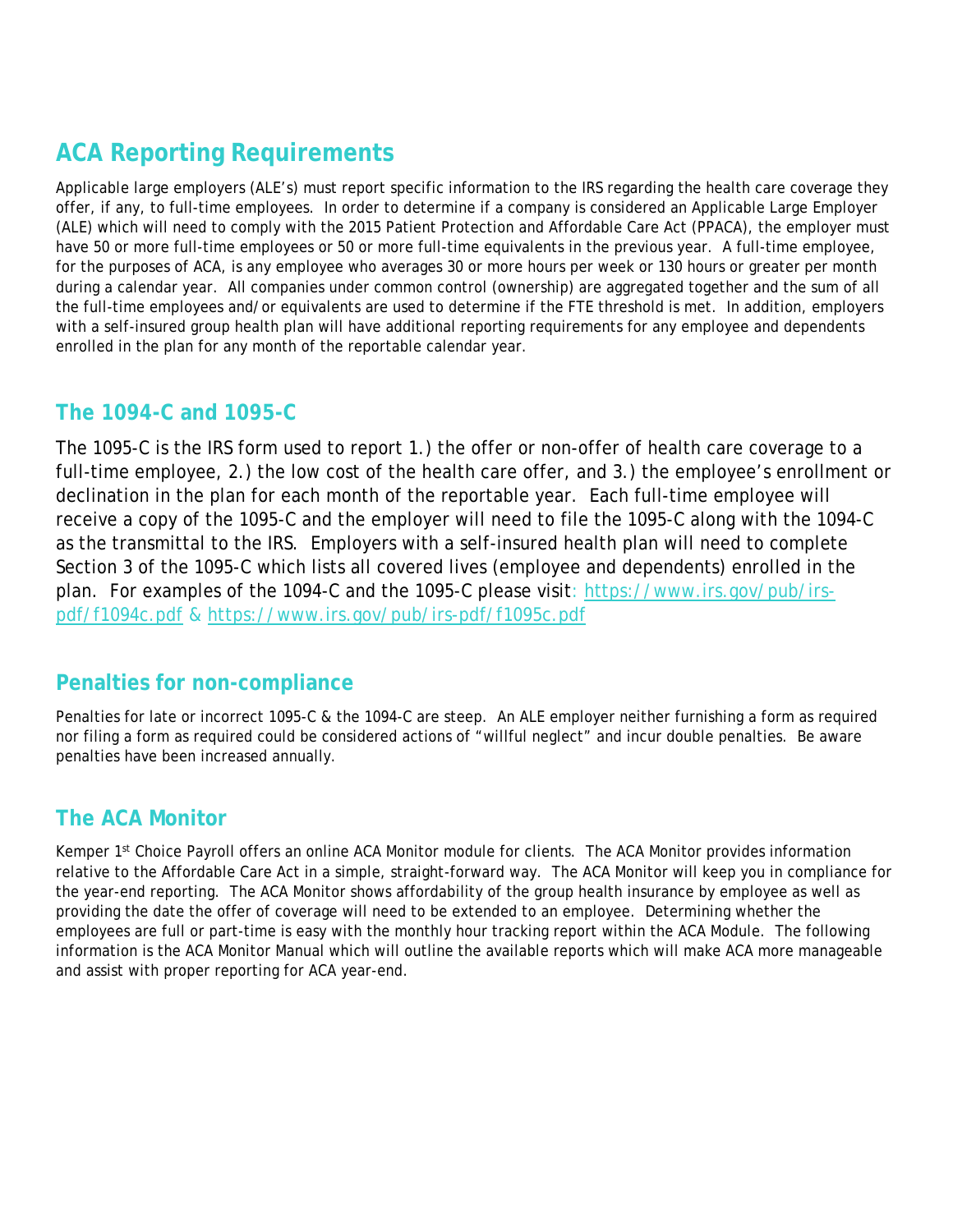# Kemper 1st Choice Payroll ACA Monitor Instructions

#### **Employers ACA Responsibility in the current calendar year**

If you are a company that in previous calendar year has 50 or more full-time employees, or full-time equivalents, then you need to meet new federal requirements and document the availability of health insurance to your full-time employees.

#### **What are your ACA Requirements?**

IRS Form 1095-C for every one of your full-time employees. (If you're self-insured, you will have to do that for all your employees). The 1095-C is due to employees by February  $1<sup>st</sup>$  of the preceding year

IRS Form 1094-C employer transmittal form. Due to IRS by January 31st of the preceding year (March 31 if you are efiling).

#### First Step

The first step is to complete the Affordable Care Act Settings Form. This will allow us to set up your company according to your group health care plan document and the reportable hours needed to determine eligibility. Any time there is a change in your group health care plan, we will need to revisit the company setup to make sure the information is correct for reporting purposes. This is setup by your assigned ACA administrator and is accompanied by a phone call to be sure all hours and information are set up to reflect the actual group plan, definitions of hours and any additional information needed. (Please see attached).

#### Second Step

Each individual employee that has hours in the reportable year will need to be classified as either a full-time, parttime or seasonal employee. Please remember for ACA reporting purposes that a full-time employee is an employee that averages 30 or more hours in a week or 130 hours in a month. On the employee setup, please select the "General" tab "ACA Status" and choose whether that employee is a full-time, part-time, or seasonal employee. Please fill in the effective date the employee went to the status selected. Also, if your group health coverage is a selfinsured plan you will need to enter the dependents. Under the "HR Advanced" tab ->Family Members ->Choose New -> Fill in the dependent relationship, name, address, social security number, gender, birthday and when the dependent's coverage began. Please be sure to press the "Save" button after entering the information.

## Third Step

#### Employee Events

Found under Clients > Employee > Events. You can either add an event to a specific employee or you can add the same event to multiple employees. You can also view the events for a single employee or for all employees on a specific company. Those critical events required for the 1095-C are highlighted in **red**.

401k Enrollment: This is for informational purposes for the client.

ACA Benefits Eligibility: This is for informational purposes for the client for now.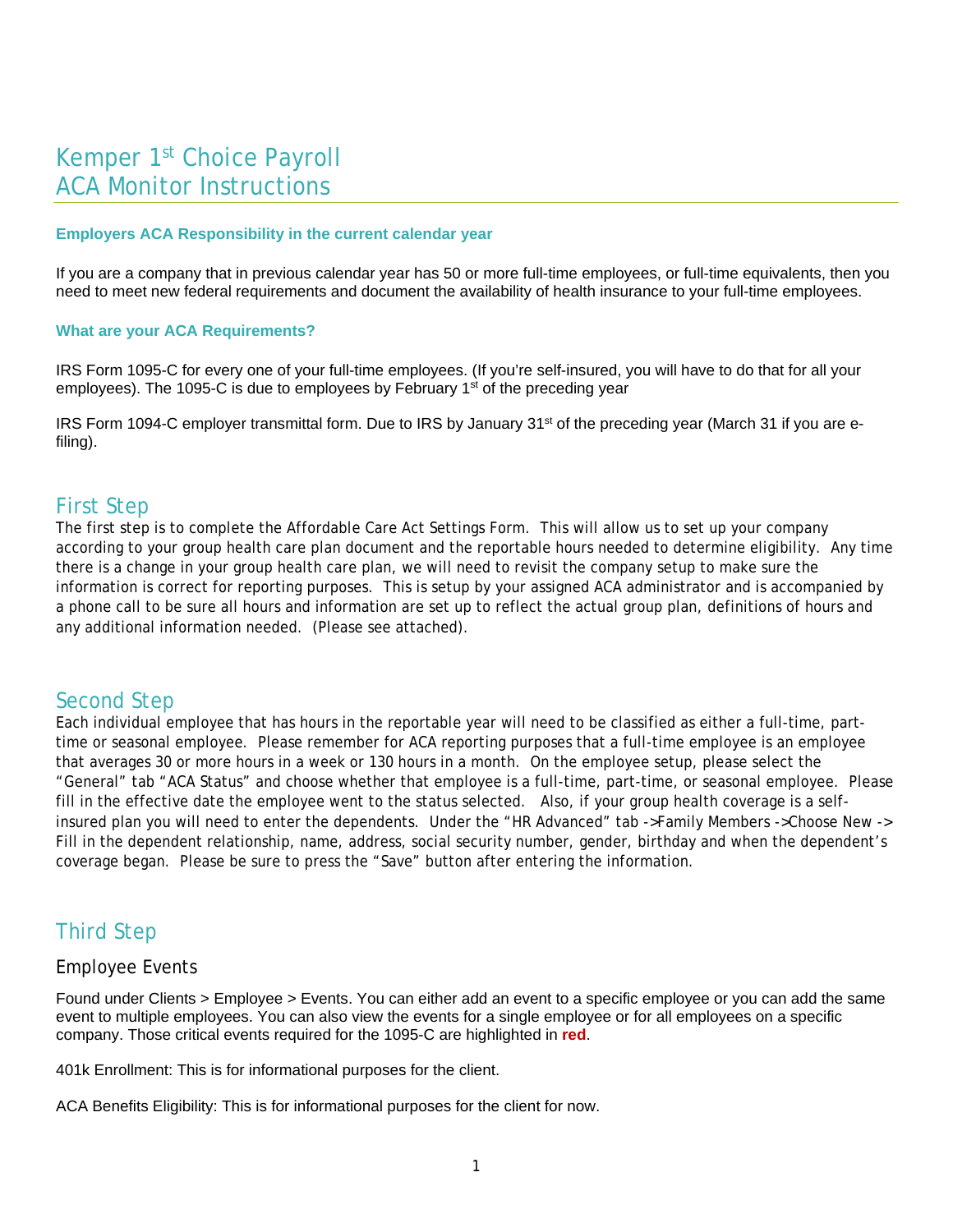**ACA Declination Coverage: This event covers the employee opting out of coverage. Please put in the start date of when the declination began. If you have an end date for the declination, please fill it in, otherwise leave it blank.** 

**ACA Deduction/Memo: In the event that an employee had a deduction/memo setup but couldn't pay for it for whatever reason for that month, the client can put in this event so the system knows that the employee was covered. Please fill in the dates that the deduction/memo was not deducted or recorded in payroll.**

**ACA Enrollment: If the boxes aren't marked correctly on the 1095-C, or if there is a change (or if you know the employee is enrolled but isn't showing on the screen) you can add enrollment dates here.**

#### **ACA Form 1095 Override Box 14/16: If you need to override these boxes you can enter the code in the note field. Override codes can be found in the instructions for the 1095 found at the end of the monitor instructions**

ACA Initial Assessment Period: will need to be added for any employees within this period currently, the system will automatically add this for all new employees based on the settings in the monitor.

#### **ACA Status Change: Add any status that changed during the year along with the eligibility dates. The system will automatically add this even when an employee's ACA status has been changed in the ACA monitor**

Benefits Enrollment: Informational for client to track when the employee enrolled for benefits

Rehire: Informational for client when employee is rehired

#### Fourth Step

Once the first three steps are completed, you may now view the ACA Monitor for accurate results. The next section are ways to utilize the Dashboard to be sure your company is in compliance and the 1095-C's are reflecting an accurate reflection of the employee's health insurance. The settings will be filled in for your company by the ACA representative from the First Step. If you feel this is not an accurate reflection of your company, please contact us immediately so we can make sure the ACA settings are correct.

The Dashboard is a summary of the steps necessary to view your company and how it complies with the ACA laws. A green light means that all is completed or is true. So for example, a green light in the Company Settings mean that the ACA settings pages have been completed where as a red light means the information is not complete to reflect an accurate picture of the company. A green light in the Large Employer Status means that the company does meet the requirements of an Applicable Large Employer Status whereas a red light means it is not an Applicable Large Employer. Please be aware that if the company is an aggregate large employer, you will need to change the ACA Group to the authoritative member of the group of companies to get an accurate picture. If any others are red, there may need to be action taken within that step.

The next pages below will walk you through the ACA Monitor step by step if you have any additional questions.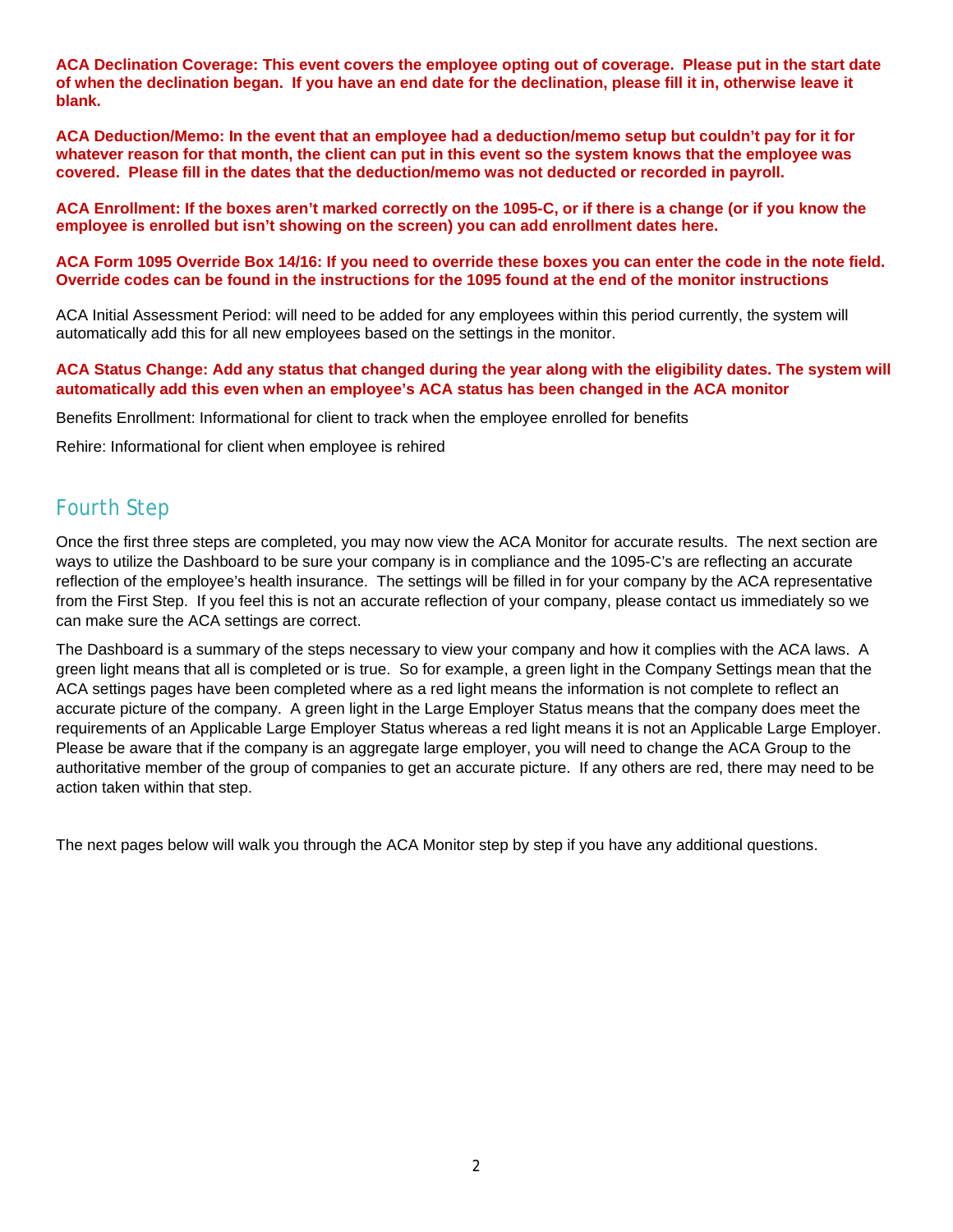#### **DashBoard**

| Company 73 - Courtney ACA Test X2                                                                                                                                                                                                                                                                                                                                                            | <b>ACA Group</b>                                                                                                                                                                                                        | ۷                             |
|----------------------------------------------------------------------------------------------------------------------------------------------------------------------------------------------------------------------------------------------------------------------------------------------------------------------------------------------------------------------------------------------|-------------------------------------------------------------------------------------------------------------------------------------------------------------------------------------------------------------------------|-------------------------------|
| BI<br>$\mathbf{A}$<br>88<br>DashBoard ACA Settings Large Employer Employee Employee Employee<br><b>Status</b><br><b>Views</b>                                                                                                                                                                                                                                                                | <b>Recalculate Figures</b><br>Preview 1094C<br>最<br>Change Dates<br>Preview 1095C<br>Initial<br>Fill in prior information   B Check All Companies<br>Classification Coverage Affordability Assessment<br><b>Actions</b> | Employee Setup<br>Quick Links |
| Measurement Prd: 5/1/2014 - 4/30/2015<br>Initial Assessment Period: 12 months from date of hire.                                                                                                                                                                                                                                                                                             | Administrative Prd: 5/1/2015 - 7/31/2015<br>Stability Prd: 8/1/2015 - 7/31/2016<br>ALE(Large Employer) Period: 1/1/2014 - 12/31/2014                                                                                    |                               |
| Step 1<br><b>Company Settings</b><br>The PPACA settings for this company are ok.<br>Step 2<br><b>Large Employer Status</b><br>You currently meet the requirement for a large employer. (69.0)<br>You currently do not meet the requirement for W2 Health Care Reporting.<br>Step 3<br><b>Employee Classification</b><br>You currently have employees that may be classified incorrectly. (7) |                                                                                                                                                                                                                         | <b>Preview Report</b>         |
| Step 4<br><b>Employee Coverage</b><br>You currently have Full-Time employees not receiving benefits. (9)<br>Step 5<br><b>Employee Affordability</b>                                                                                                                                                                                                                                          |                                                                                                                                                                                                                         |                               |
| There is insufficient data for this calculation. There are no Full-Time employees<br>receiving benefits or not all Full-Time employees receive benefits.                                                                                                                                                                                                                                     |                                                                                                                                                                                                                         |                               |

Company Settings – Adding your company settings for pay codes, benefits, low cost, and time periods

Large Employer Status – The system will pull in all hours selected and will display if client is considered a larger employer and will also display if ER paid health insurance needs to be reported on the W-2 box 14

Employee Classification – Calculate average hours and if employee is considered part or full time

Employee Coverage – Lists if employee is covered by health insurance

Employee Affordability – Verifies employer is in compliance with not deducting more than 9.5% of federal taxable for health insurance

Please note: The dashboard must be updated in order for your calculations to work properly.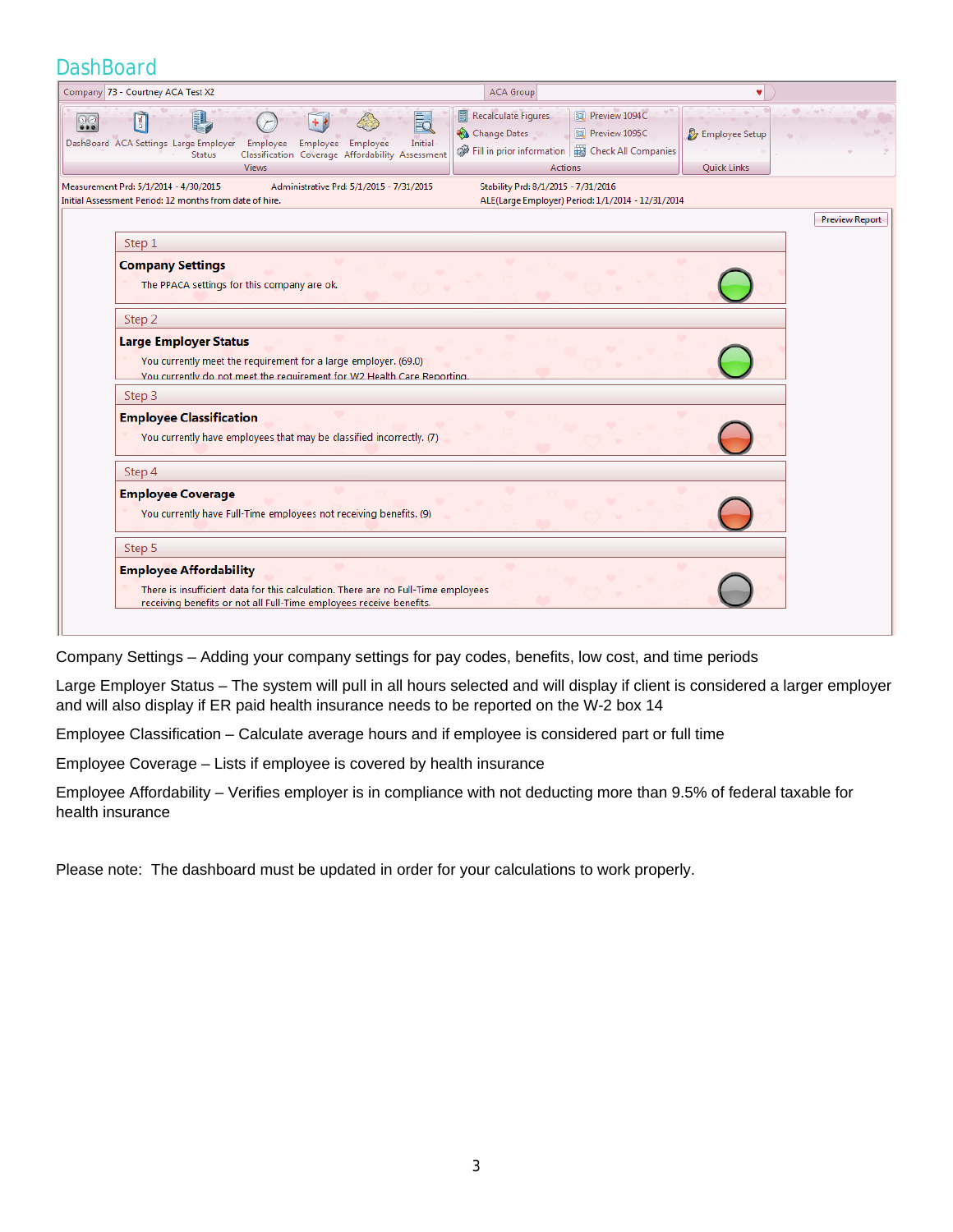# ACA Settings > Hours

| Company 73 - Courtney ACA Test X2                                                                                                                                                                                                     | <b>ACA Group</b>                                                                                                                                         |                                                                                                                                                                                                                                                     |                               |
|---------------------------------------------------------------------------------------------------------------------------------------------------------------------------------------------------------------------------------------|----------------------------------------------------------------------------------------------------------------------------------------------------------|-----------------------------------------------------------------------------------------------------------------------------------------------------------------------------------------------------------------------------------------------------|-------------------------------|
| 最<br>図<br>$\frac{1}{200}$<br>DashBoard ACA Settings Large Employer<br>Initial<br>Employee<br>Employee<br>Employee<br>Classification Coverage Affordability Assessment<br><b>Status</b><br><b>Views</b>                                | Recalculate Figures<br>Preview 1094C<br><b>Ext</b> Preview 1095C<br>Change Dates<br>Fill in prior information   EX Check All Companies<br><b>Actions</b> | $\mathcal{L}^{(1)}_{\mathcal{L}}=\mathcal{L}^{(2)}_{\mathcal{L}}=\mathcal{L}^{(1)}_{\mathcal{L}}$<br>Employee Setup<br>Quick Links                                                                                                                  |                               |
| Measurement Prd: 5/1/2014 - 4/30/2015<br>Administrative Prd: 5/1/2015 - 7/31/2015<br>Initial Assessment Period: 12 months from date of hire.                                                                                          | Stability Prd: 8/1/2015 - 7/31/2016<br>ALE(Large Employer) Period: 1/1/2014 - 12/31/2014                                                                 |                                                                                                                                                                                                                                                     |                               |
| Benefits Low Cost Periods/Rpt Options<br>Hours   <br><b>ACA Excluded Hours</b><br>C 0-Regular Pay<br>$\bullet$ 1-Holiday<br>2-Vacation<br>3-Bereavement<br>4-Commission<br>C <sub>2</sub> 5-Bonus<br>6-Supplemental Pay<br>$9$ 7-Sick |                                                                                                                                                          | <b>ACA Excluded Hours</b><br>In calculating an employee's ACA<br>Status, all hours except the ones<br>selected here will be used to<br>determine ACA Status. To<br>exclude any hours, just mark the<br>box next the hours needing to be<br>excluded | $\overline{\phantom{a}}$ Save |

**ACA Excluded Hours** – This area will provide you a list of pay codes from your client setup area. Please mark those that you would like excluded from your calculation. Once selected, please click Save to right upper part of your screen.

# ACA Settings > Benefits



**Benefits** – Please select your Medical Insurance codes that should be applied to this calculation. Once selected, please click Save to right upper part of your screen.

#### ACA Settings > Low Cost

| Company 73 - Courtney ACA Test X2                                                                                                                                                                                            | <b>ACA Group</b>                                                                                                                                        |                               |                                                                    |  |  |  |  |  |  |  |  |
|------------------------------------------------------------------------------------------------------------------------------------------------------------------------------------------------------------------------------|---------------------------------------------------------------------------------------------------------------------------------------------------------|-------------------------------|--------------------------------------------------------------------|--|--|--|--|--|--|--|--|
| E.<br>冏<br>$\overline{\mathcal{O} \mathcal{O}}$<br>DashBoard ACA Settings Large Employer<br>Initial<br>Employee<br>Employee<br>Employee<br>Classification Coverage Affordability Assessment<br><b>Status</b><br><b>Views</b> | <b>DE Preview 1094C</b><br>Recalculate Figures<br>Change Dates<br>Preview 1095C<br>Fill in prior information   EN Check All Companies<br><b>Actions</b> | Employee Setup<br>Quick Links | the second control of the second                                   |  |  |  |  |  |  |  |  |
| Stability Prd: 8/1/2015 - 7/31/2016<br>Measurement Prd: 5/1/2014 - 4/30/2015<br>Administrative Prd: 5/1/2015 - 7/31/2015                                                                                                     |                                                                                                                                                         |                               |                                                                    |  |  |  |  |  |  |  |  |
| Initial Assessment Period: 12 months from date of hire.                                                                                                                                                                      | ALE(Large Employer) Period: 1/1/2014 - 12/31/2014                                                                                                       |                               |                                                                    |  |  |  |  |  |  |  |  |
| Low Cost<br>Periods/Rpt Options<br><b>Benefits</b><br><b>Hours</b>                                                                                                                                                           | Save                                                                                                                                                    |                               |                                                                    |  |  |  |  |  |  |  |  |
| <b>ACA Benefit Low Cost Option</b>                                                                                                                                                                                           |                                                                                                                                                         |                               | <b>ACA Benefit Low Cost</b><br>For each deduction selected in      |  |  |  |  |  |  |  |  |
| Drag a column header here to group by that column                                                                                                                                                                            |                                                                                                                                                         |                               | the ACA Benefits section, we<br>need to know the low cost          |  |  |  |  |  |  |  |  |
| <b>Description</b><br>Code                                                                                                                                                                                                   | Low Cost Option                                                                                                                                         |                               | option for that benefit to                                         |  |  |  |  |  |  |  |  |
| 9 9-POP EE Medical                                                                                                                                                                                                           | 56.53                                                                                                                                                   |                               | determine benefit affordability. If                                |  |  |  |  |  |  |  |  |
| 14 14-Medical Insurance                                                                                                                                                                                                      | 45.32                                                                                                                                                   |                               | you are not sure about your low<br>cost options, consult with your |  |  |  |  |  |  |  |  |
|                                                                                                                                                                                                                              |                                                                                                                                                         |                               | health care agent.                                                 |  |  |  |  |  |  |  |  |

**Low Cost** – Enter in your low cost options per medical code selected then save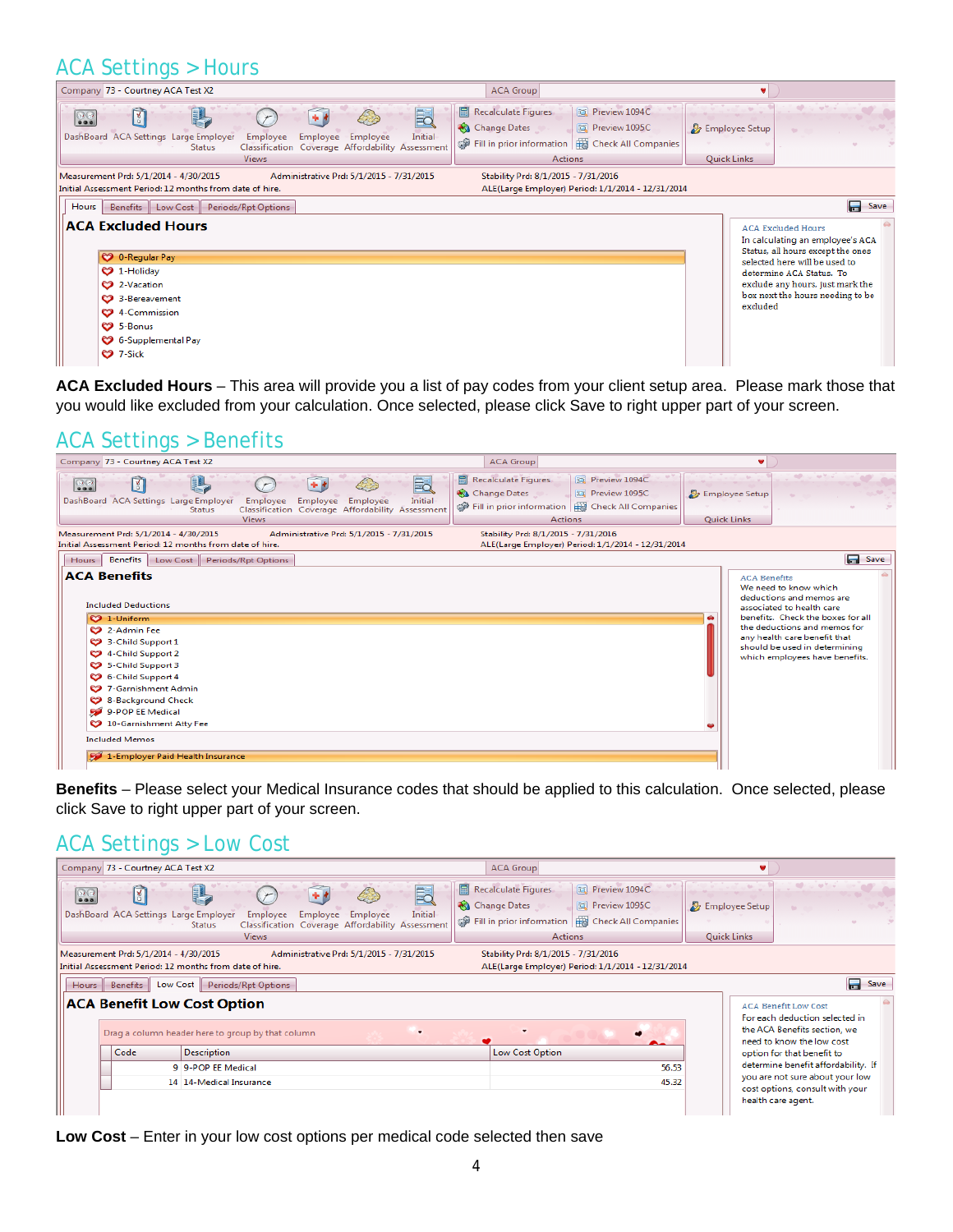# ACA Settings > Period/Report Options

| Company 73 - Courtney ACA Test X2                       |                                                                                                 |                                          | <b>ACA Group</b>                                |                                                                   |                    |
|---------------------------------------------------------|-------------------------------------------------------------------------------------------------|------------------------------------------|-------------------------------------------------|-------------------------------------------------------------------|--------------------|
|                                                         |                                                                                                 |                                          |                                                 |                                                                   |                    |
| 000                                                     |                                                                                                 |                                          | Recalculate Figures<br>E.<br>Change Dates       | Preview 1094C<br>Preview 1095C                                    | Employee Setup     |
| DashBoard ACA Settings Large Employer                   | Employee Employee Employee<br><b>Status</b><br>Classification Coverage Affordability Assessment |                                          | Initial                                         | <b>P</b> Fill in prior information   <b>B</b> Check All Companies |                    |
|                                                         | <b>Views</b>                                                                                    |                                          |                                                 | <b>Actions</b>                                                    | <b>Quick Links</b> |
| Measurement Prd: 5/1/2014 - 4/30/2015                   |                                                                                                 | Administrative Prd: 5/1/2015 - 7/31/2015 |                                                 | Stability Prd: 8/1/2015 - 7/31/2016                               |                    |
| Initial Assessment Period: 12 months from date of hire. |                                                                                                 |                                          |                                                 | ALE(Large Employer) Period: 1/1/2014 - 12/31/2014                 |                    |
| Benefits Low Cost<br>Hours                              | Periods/Rpt Options                                                                             |                                          |                                                 |                                                                   |                    |
| <b>Measurement Period</b>                               |                                                                                                 |                                          |                                                 |                                                                   |                    |
| Start Month: 5 - May                                    |                                                                                                 |                                          |                                                 |                                                                   | ۷                  |
| Start Day: 01                                           |                                                                                                 |                                          |                                                 |                                                                   | w                  |
| No. Months: 12                                          |                                                                                                 |                                          |                                                 |                                                                   |                    |
|                                                         |                                                                                                 |                                          |                                                 |                                                                   |                    |
| <b>Administrative Period</b>                            |                                                                                                 |                                          |                                                 |                                                                   |                    |
| Start Month: 5 - May                                    |                                                                                                 |                                          |                                                 |                                                                   | v                  |
| Start Day: 01                                           |                                                                                                 |                                          |                                                 |                                                                   | v                  |
| No. Months: 3                                           |                                                                                                 |                                          |                                                 |                                                                   | ۷                  |
|                                                         |                                                                                                 |                                          |                                                 |                                                                   |                    |
| <b>Stability Period</b>                                 |                                                                                                 |                                          |                                                 |                                                                   |                    |
| Start Month: 8 - August                                 |                                                                                                 |                                          |                                                 |                                                                   | v                  |
| Start Day: 01                                           |                                                                                                 |                                          |                                                 |                                                                   | v                  |
| No. Months: 12                                          |                                                                                                 |                                          |                                                 |                                                                   | ۷                  |
|                                                         |                                                                                                 |                                          |                                                 |                                                                   |                    |
| <b>New Employee Rules</b>                               |                                                                                                 |                                          |                                                 |                                                                   |                    |
| Initial Assessment Prd lasts: 12                        | Months                                                                                          | starting from: Hire Date                 |                                                 |                                                                   | ۷                  |
| Eligible for Benefits starting: 2                       | <b>Months</b>                                                                                   |                                          | after: First Day of First Full Month After Hire |                                                                   | v                  |
| <b>Report Options</b>                                   |                                                                                                 |                                          |                                                 |                                                                   |                    |
| Certification of Eligibility:                           |                                                                                                 |                                          | Affordability override:                         |                                                                   | v                  |
| Coverage Override:                                      |                                                                                                 |                                          | 4980 Transition Relief:                         |                                                                   | v                  |
| Previous Low Cost: 0.0000                               |                                                                                                 |                                          | Date Previous low cost ended: 5/1/2014          |                                                                   | ۷                  |
|                                                         |                                                                                                 |                                          |                                                 |                                                                   |                    |

There are time periods that the ACA ruling has defined that are stored on the company level. In the ACA calculations, the ACA monitor uses the Measurement Period and also the Initial Assessment Period. The other two periods are for company reference

**Measurement Period** – This is the period of time used to calculate average hours for the company or employee. This period is used to determine if the company is subject to the ACA laws.

**Administrative Period** – This is the time period after the measurement period that the company is allowed to use to gather the information on the calculations on the employees and offer insurance if needed. The company does not have to use this time period

**Stability Period** – This is the period of time after the measurement and administrative period in which the employee ACA classification and benefits offered must remain the same

**New Employee Rules** – There are two rules that can be set up for new employees to assist in automatically filling in the employee period in employee events.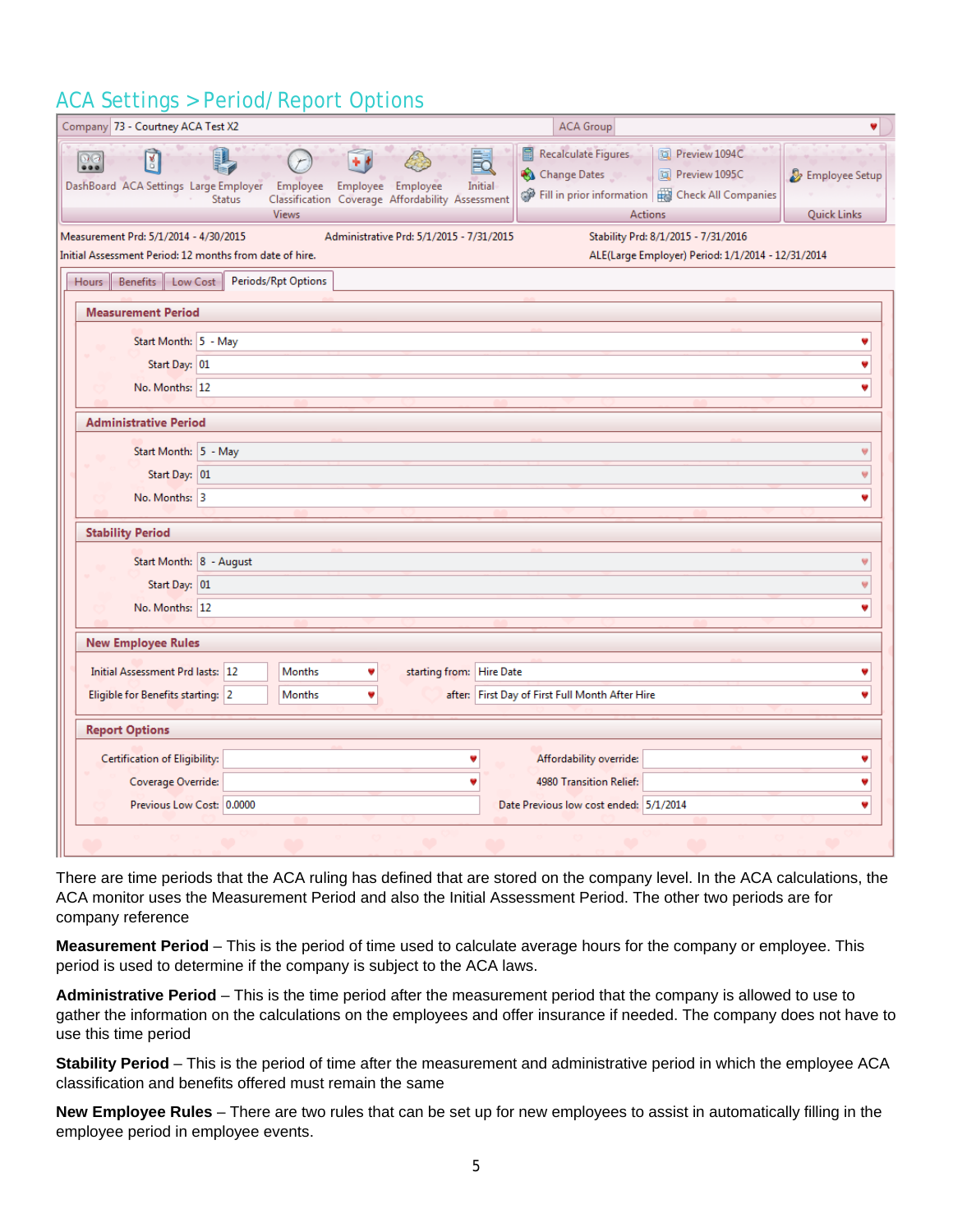The first rule is the initial assessment period which fills in the employee initial assessment period event. To set up the initial assessment rule, fill in the number of days or months in the first box. Then select the option Day/Month in the next box to coincide with that number. The last box is when to start this period. It is either from hire date or from the first day of the first full month after the hire date

The other rule is the employee benefit rule. This create the event employee benefits eligibility. This should only be used in the case where the employer pays the total cost of the employee health care and no deduction or memo is set up for the employees who have insurance. It follows the same setup style as the initial assessment setup

**Report Options** – The options in this section flow to the 1094-C & 1095-C. The options will correspond to a code or an option to check a box on one of these forms. The form instructions will have information on these items and when to pick them.

The Certification of Eligibility is used to check a box on form 1094-C, box 22. Select the letter of the box that needs to be checked if appropriate. There are 2 and 3 letter combinations if more than one box needs to be checked.

Coverage Override is used to override the code in box 14 on form 1095-C for all employees in the company. Select the appropriate letter of coverage. For instance, if code '1A' should be used for all employees offered coverage, select 'A'. By default the code in box 14 is '1E'. Enter the override if that is not the appropriate code for the entire company.

Previous Low Cost is the low cost value of the health care changed during the year. Enter the previous amount and the date it ended. On the form 1095-C line 15, it will use this value for the months up to this date and then use the current low cost amount set up in the ACA monitor for the rest of the months in that year.

Affordability override is used to override the code in box 16 on form 1095-C in the case where the employee was offered coverage but opted out. By default, it will put the code '2F' for all employees with this case. If the company uses another sage harbor for affordability. i.e. federal poverty line, enter the letter of the appropriate code to override the '2F' for all employees in the company. Refer to 1095-C instructions for available codes.

4980 Transition Relief is used for form 1094-C. Refer to 1094-C instructions for code descriptions.

| Measurement Prd: 5/1/2014 - 4/30/2015<br>Current Lookhack Prd: 5/1/2014 - 4/30/2015 | Administrative Prd: 5/1/2015 - 7/31/2015<br>Initial Assessment Period: 12 months from data of hire.                                        | Stability Prd: 8/1/2014 - 7/31/2015 |                                       |                                                                                                                                                                                                                                                                                                                                                                             |
|-------------------------------------------------------------------------------------|--------------------------------------------------------------------------------------------------------------------------------------------|-------------------------------------|---------------------------------------|-----------------------------------------------------------------------------------------------------------------------------------------------------------------------------------------------------------------------------------------------------------------------------------------------------------------------------------------------------------------------------|
|                                                                                     |                                                                                                                                            |                                     |                                       | 66<br>Preview)                                                                                                                                                                                                                                                                                                                                                              |
| <b>Large Employer Status</b>                                                        | You currently meet the requirement for a large employer. (71.1)<br>You currently do not meet the requirement for W2 Health Care Reporting. |                                     |                                       | <b>Employee Count</b><br>To be subject to the employer-shared responsibility<br>provisions and the play or pay penalties, an employer<br>must have at least 50 full-time employees or full-time.<br>equivalents during the preceding calendar year.<br>The Total Employees is the sum of your current Pall Time<br>Employees plus the calculation Pull-Time Equivalents. If |
| <b>Employee Count</b>                                                               |                                                                                                                                            |                                     |                                       | this is great than 50 during the last 6 months of the prior<br>year then you qualify for Larger Employee Status and<br>are subject to the employer-shared responsibility<br>provisions and the play or pay penalties.                                                                                                                                                       |
| Month                                                                               | Full Time Employees                                                                                                                        | + Full-Time Equivalents             | » Total Employees                     | W2 Health Care Reporting                                                                                                                                                                                                                                                                                                                                                    |
| 3 May<br>Juine                                                                      |                                                                                                                                            | 34.0<br>19.0                        | <b>1177 W</b><br>52.3<br>45.0<br>64.0 | If you had at least 250 W2's in the previous year you are                                                                                                                                                                                                                                                                                                                   |
| July                                                                                |                                                                                                                                            | 18.0                                | 46.5<br>64.5                          | required to show any employer paid health premium                                                                                                                                                                                                                                                                                                                           |
| August                                                                              |                                                                                                                                            | 21.0                                | 46.6<br>67.5                          | dollars on employee W2 forms. Be sure that these<br>assounts are recorded as the system. If you have any                                                                                                                                                                                                                                                                    |
| September                                                                           |                                                                                                                                            | 19.0                                | 47D<br>66.0                           | questions about it, please ask your payroll specialist.                                                                                                                                                                                                                                                                                                                     |
| October                                                                             |                                                                                                                                            | 32.0                                | 65.0<br>92.0                          |                                                                                                                                                                                                                                                                                                                                                                             |
| November                                                                            |                                                                                                                                            | 39.0                                | 45.8<br>65.8                          |                                                                                                                                                                                                                                                                                                                                                                             |
|                                                                                     |                                                                                                                                            | 22.0                                | 64.5<br>42.5                          |                                                                                                                                                                                                                                                                                                                                                                             |
| December                                                                            |                                                                                                                                            | RD.                                 | 52.8<br>60.8                          |                                                                                                                                                                                                                                                                                                                                                                             |
| January                                                                             |                                                                                                                                            |                                     | 46.8<br>68.8                          |                                                                                                                                                                                                                                                                                                                                                                             |
| February                                                                            | 22.0                                                                                                                                       |                                     |                                       |                                                                                                                                                                                                                                                                                                                                                                             |
| March                                                                               |                                                                                                                                            | 21.0                                | 51.2<br>$72.2$ $4$                    |                                                                                                                                                                                                                                                                                                                                                                             |

Large Employer Status

**Large Employer Status** – This will calculate the full time employees and full time equivalents according to ALE Period chosen. This section will also calculate if you are required to report employer paid health insurance in box 14 on the W-2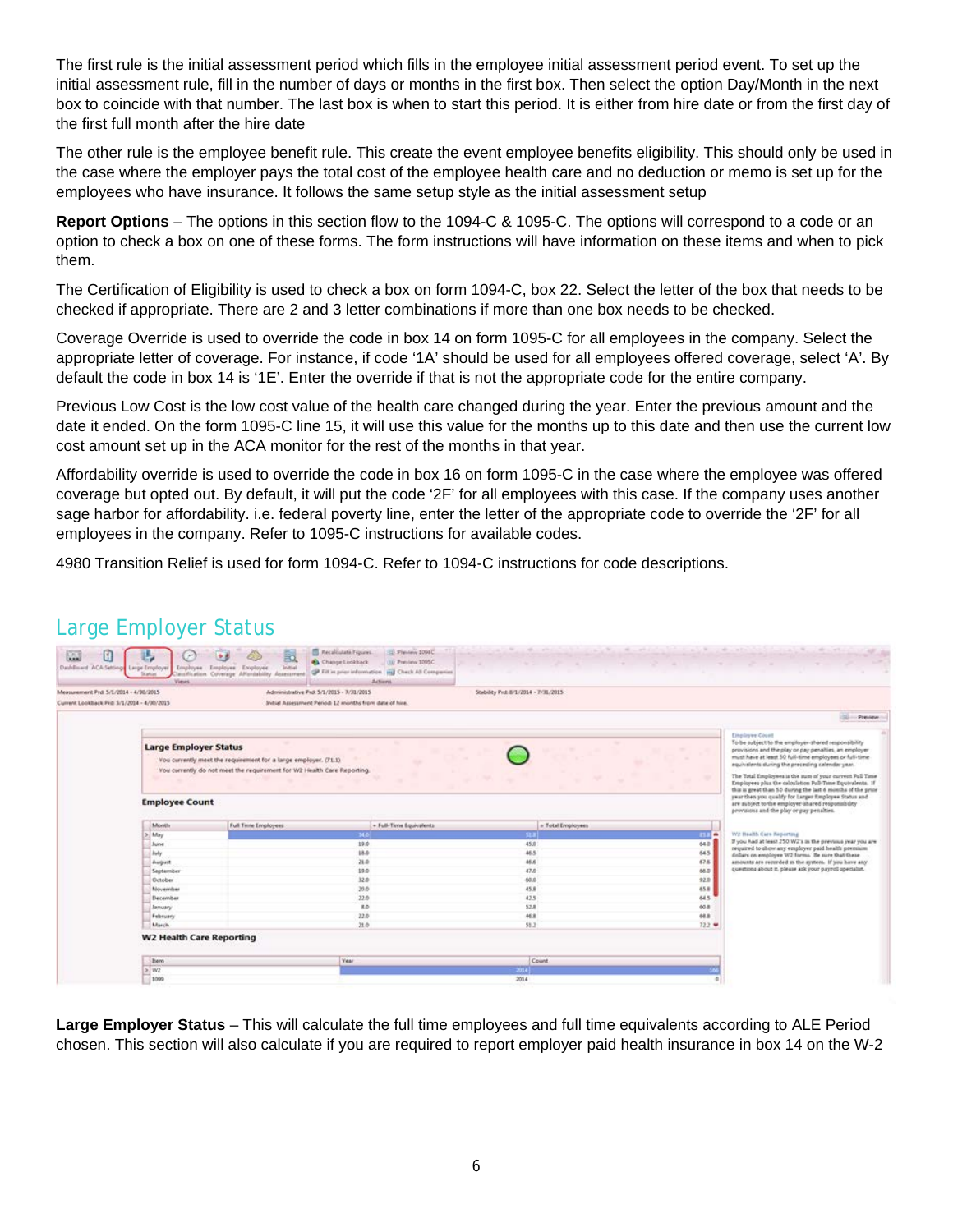## Employee Classification

|               |               |         |             | Company 73 - Courtney ACA Test X2                                                               |              |                                                                                                                      |                        |                      |              | <b>ACA Group</b>                                                                                                                            |                                                   |                  | ٠                                      |                                                      |                                                                                                                                                                                                                                                                                                                                                                                                                                                           |   |         |
|---------------|---------------|---------|-------------|-------------------------------------------------------------------------------------------------|--------------|----------------------------------------------------------------------------------------------------------------------|------------------------|----------------------|--------------|---------------------------------------------------------------------------------------------------------------------------------------------|---------------------------------------------------|------------------|----------------------------------------|------------------------------------------------------|-----------------------------------------------------------------------------------------------------------------------------------------------------------------------------------------------------------------------------------------------------------------------------------------------------------------------------------------------------------------------------------------------------------------------------------------------------------|---|---------|
|               | $\frac{1}{2}$ |         | $\boxed{8}$ | DashBoard ACA Settings Large Employer<br><b>Status</b><br>Measurement Prd: 5/1/2014 - 4/30/2015 | <b>Views</b> | Employee<br>Employee<br>Classification Coverage Affordability Assessment<br>Administrative Prd: 5/1/2015 - 7/31/2015 | Employee               | 昆<br>Initial         | Change Dates | <b>Recalculate Figures</b><br>Fill in prior information   Fill Check All Companies<br><b>Actions</b><br>Stability Prd: 8/1/2015 - 7/31/2016 | Preview 1094C<br><b>Dal</b> Preview 1095C         |                  | <b>D</b> Employee Setup<br>Quick Links | 49-11                                                |                                                                                                                                                                                                                                                                                                                                                                                                                                                           |   |         |
|               |               |         |             | Initial Assessment Period: 12 months from date of hire.                                         |              |                                                                                                                      |                        |                      |              |                                                                                                                                             | ALE(Large Employer) Period: 1/1/2014 - 12/31/2014 |                  |                                        |                                                      |                                                                                                                                                                                                                                                                                                                                                                                                                                                           |   |         |
|               |               |         |             | Employee Classifica Show Misclassified Only                                                     |              |                                                                                                                      | Show Div/Dept No. only |                      |              |                                                                                                                                             |                                                   | <b>Book</b>      | <b>Change Statuses</b>                 | E                                                    | Save                                                                                                                                                                                                                                                                                                                                                                                                                                                      | 园 | Preview |
|               |               |         |             | Drag a column header here to group by that column                                               |              |                                                                                                                      |                        |                      |              |                                                                                                                                             |                                                   |                  |                                        |                                                      | <b>Employee Classification</b><br>ACA Status is independent of any                                                                                                                                                                                                                                                                                                                                                                                        |   |         |
|               |               | Comp ID |             | First                                                                                           | Mid.         | Last                                                                                                                 | <b>Division</b>        | Department Avg Hrs   |              | Current ACA St                                                                                                                              | Calculated ACA S                                  | <b>Hire Date</b> | <b>Term Date</b>                       |                                                      | other emplovee classification. A full-                                                                                                                                                                                                                                                                                                                                                                                                                    |   |         |
| $\rightarrow$ | $\Box$        | 73      |             | 24 Mireya                                                                                       |              | <b>Tester</b>                                                                                                        | $4 - Janito$           | $5 - Tx$ -DO         |              | $40.12$ Part-Time                                                                                                                           | Full-Time                                         | 9/20/2010        |                                        |                                                      | time employee is a common law<br>employee who has on average at least 30                                                                                                                                                                                                                                                                                                                                                                                  |   |         |
|               | E             | 73      |             | 48 Danny                                                                                        | D.           | <b>Tester</b>                                                                                                        | 4 - Janito 4 - John    |                      |              | 16.38 Full-Time                                                                                                                             | Part-Time                                         | 9/20/2010        |                                        |                                                      | hours of service per week or 130 hours<br>in a calendar month.                                                                                                                                                                                                                                                                                                                                                                                            |   |         |
|               |               | 73      |             | 95 Josephine                                                                                    | A.           | <b>Tester</b>                                                                                                        | 4 - Janito 8 - Tx-DO   |                      |              | 31.25 Part-Time                                                                                                                             | Full-Time                                         | 9/20/2010        |                                        |                                                      |                                                                                                                                                                                                                                                                                                                                                                                                                                                           |   |         |
|               |               | 73      |             | 113 Antonia                                                                                     |              | Smith                                                                                                                | 4 - Janito 9 - Tx-DO   |                      |              | 38.51 Part-Time                                                                                                                             | Full-Time                                         | 9/20/2010        |                                        |                                                      | Shown are your employees with their<br>current ACA Status and our calculated                                                                                                                                                                                                                                                                                                                                                                              |   |         |
|               | 田             | 73      |             | 120 David                                                                                       | D.           | Smith                                                                                                                | 4 - Janito 4 - John    |                      |              | 18.26 Full-Time                                                                                                                             | Part-Time                                         | 9/20/2010        |                                        |                                                      | ACA Status based on hours worked.                                                                                                                                                                                                                                                                                                                                                                                                                         |   |         |
|               | Ð             | 73      |             | 124 Frank                                                                                       | c.           | Smith                                                                                                                | 4 - Janito 14 - Tx-DMV |                      |              | 8.09 Full-Time                                                                                                                              | Part-Time                                         | 11/7/2011        |                                        | <b>Red Rows</b>                                      |                                                                                                                                                                                                                                                                                                                                                                                                                                                           |   |         |
|               |               | 73      |             | 137 Herminia                                                                                    | M.           | Doe                                                                                                                  |                        | 4 - Janito 9 - Tx-DO |              | 38.19 Part-Time                                                                                                                             | Full-Time                                         | 9/20/2010        |                                        |                                                      | Red rows show employees that are                                                                                                                                                                                                                                                                                                                                                                                                                          |   |         |
|               |               |         |             |                                                                                                 |              |                                                                                                                      |                        |                      |              |                                                                                                                                             |                                                   |                  |                                        | automatically.<br><b>Yellow Rows</b><br>information. | marked as other than Full-Time but may<br>be classified as Full-Time based on hours<br>worked. These may need to be updated<br>by either changing their status by clicking<br>on the field in the table or by click<br>"Change All Statuses", which will update<br>them to the calculated status<br>Yellow rows show employees that are<br>marked as Full-Time but have not<br>worked enough hours to require Full-<br>Time status. This is just for your |   |         |

**Employee Classification** – This will calculate the average hours per week according to the measurement period. Any employee with over 30 hours will calculate as full-time. Under 30 hours will calculate as part-time. You can either change each employee current ACA status one at a time, or you can click on change statuses and change all calculated full time together or all part time together. Changing the status will automatically create an employee event and will fill ACA status on employee setup > hr basic tab > ACA status. By default, you will only see misclassified (calculated status differs from current status) employees, but there is an option to show all employees.

## Employee Coverage

| $\frac{1}{2}$            |    | DashBoard ACA Settings Large Employer<br>Status                                     | Employee<br>Views. | 小彦<br>Employee<br>Employee<br>Classification Coverage Affordability Assessment | ÷.<br>Initial                                                                                       | Recalculate Figures<br>Change Lookback<br><b>CP</b> Fill in prior information <b>ind</b> Check All Companies<br>Actions | Preview 1094C<br>Di Preview 1095C   | <b>Shoulahout</b><br>$\sim$<br>- | and the state of the state<br>the company of the company<br><b>Service</b>             |
|--------------------------|----|-------------------------------------------------------------------------------------|--------------------|--------------------------------------------------------------------------------|-----------------------------------------------------------------------------------------------------|-------------------------------------------------------------------------------------------------------------------------|-------------------------------------|----------------------------------|----------------------------------------------------------------------------------------|
|                          |    | Measurement Prd: 5/1/2014 - 4/30/2015<br>Current Lookback Prd: 5/1/2014 - 4/30/2015 |                    |                                                                                | Administrative Prd: 5/1/2015 - 7/31/2015<br>Initial Assessment Period: 12 months from date of hire. |                                                                                                                         | Stability Prd: 8/1/2014 - 7/31/2015 |                                  |                                                                                        |
| <b>Employee Coverage</b> |    |                                                                                     |                    | C Full-Time Only                                                               |                                                                                                     | Not Receiving Benefits Only                                                                                             |                                     |                                  | 囤<br>Preview                                                                           |
|                          |    | Drag a column header here to group by that column                                   |                    |                                                                                |                                                                                                     | ٠                                                                                                                       |                                     |                                  | Employee Coverage<br>You may be subject to penalties for                               |
| Company                  | ID | First                                                                               |                    | Mid.                                                                           | Last                                                                                                | $A$ Div.                                                                                                                | <b>ACA Status</b><br>Dept           | Receive Benefits                 | employees that qualify for ACA Full-Time                                               |
|                          | 73 | 1564 Donald                                                                         |                    | R.                                                                             | Tester                                                                                              | ٥I                                                                                                                      | 1 Full-Time                         | NO                               | status but do not have health benefits.                                                |
|                          | 73 | 1574 Cody                                                                           |                    | м.                                                                             | Tester                                                                                              | 4                                                                                                                       | 4 Part-Time                         | NO                               | This is a list of employees that we show<br>qualify as ACA Full-Time status but do not |
|                          | 73 | 1578 Antoinette                                                                     |                    | $J_{\perp}$                                                                    | Tester                                                                                              | ö.                                                                                                                      | 1 Part-Time                         | NO.                              | have health benefits.                                                                  |
|                          | 73 | 1583 Esther                                                                         |                    | G.                                                                             | Tester                                                                                              | 4                                                                                                                       | 2 Part-Time                         | NO                               |                                                                                        |
|                          | 73 | 1584 Teresa                                                                         |                    | A.                                                                             | Tester                                                                                              | ă                                                                                                                       | 7 Part-Time                         | NO.                              |                                                                                        |
|                          | 73 | 1593 Joann                                                                          |                    | G.                                                                             | Tester                                                                                              | 41                                                                                                                      | 9 Part-Time                         | NO.                              |                                                                                        |
|                          | 73 | 1594 David                                                                          |                    | G.                                                                             | Tester                                                                                              | ٠                                                                                                                       | 8 Part-Time                         | NO                               |                                                                                        |
|                          | 73 | 1600 Meloni                                                                         |                    | т.                                                                             | Tester                                                                                              | ۸                                                                                                                       | 6 Part-Time                         | NO                               |                                                                                        |
|                          | 73 | 1604 Deunte                                                                         |                    | D.                                                                             | Tester                                                                                              |                                                                                                                         | 8 Part-Time                         | NO                               |                                                                                        |
|                          | 73 | 1611 Ashka                                                                          |                    | R.                                                                             | Tester                                                                                              |                                                                                                                         | 6 Part-Time                         | NO                               |                                                                                        |
|                          | 73 | 1612 Keith                                                                          |                    | R.                                                                             | Tester                                                                                              |                                                                                                                         | 6 Part-Time                         | NO                               |                                                                                        |
|                          | 73 | 1613 Maria                                                                          |                    | Ğ.                                                                             | Tester                                                                                              | 4                                                                                                                       | 8 Part-Time                         | NO                               |                                                                                        |
|                          | 73 | 1614 Robert                                                                         |                    | Č.                                                                             | Tester                                                                                              | 4                                                                                                                       | 8 Part-Time                         | NO                               |                                                                                        |
|                          | 73 | 1616 Treveno                                                                        |                    | D.                                                                             | Tester                                                                                              | 4                                                                                                                       | 4 Part-Time                         | NO.                              |                                                                                        |
|                          | 73 | 1617 Ivory                                                                          |                    | v.                                                                             | Tester                                                                                              | 4                                                                                                                       | 8 Part-Time                         | NO                               |                                                                                        |
|                          | 73 | 1621 Erica                                                                          |                    | M.                                                                             | Tester                                                                                              | ٠                                                                                                                       | 4 Part-Time                         | NO.                              |                                                                                        |
|                          | 73 | 1622 Vladimir                                                                       |                    | R.,                                                                            | Tester                                                                                              |                                                                                                                         | 3 Part-Time                         | NO.                              |                                                                                        |
|                          | 73 | 1623 Lora                                                                           |                    | A.                                                                             | Tester                                                                                              | 1                                                                                                                       | 3 Part-Time                         | NO                               |                                                                                        |
|                          | 73 | 1624 Maria                                                                          |                    | c.                                                                             | Tester                                                                                              | 1                                                                                                                       | 3 Part-Time                         | NO-                              |                                                                                        |
|                          | 73 | 1629 Lauren                                                                         |                    | Η.                                                                             | Tester                                                                                              | 4                                                                                                                       | 8 Part-Time                         | NO                               |                                                                                        |
|                          | 73 | 1630 Kelvin                                                                         |                    | L.                                                                             | Tester                                                                                              | 1                                                                                                                       | 3 Part-Time                         | NO                               |                                                                                        |
|                          | 73 | 1631 Jermaine                                                                       |                    | A.                                                                             | Tester                                                                                              | $\mathbf{I}$                                                                                                            | 3 Part-Time                         | NO                               |                                                                                        |
|                          | 73 | 1639 Lawanda                                                                        |                    | ۴.                                                                             | Tester                                                                                              | 4                                                                                                                       | 6 Part-Time                         | NO                               |                                                                                        |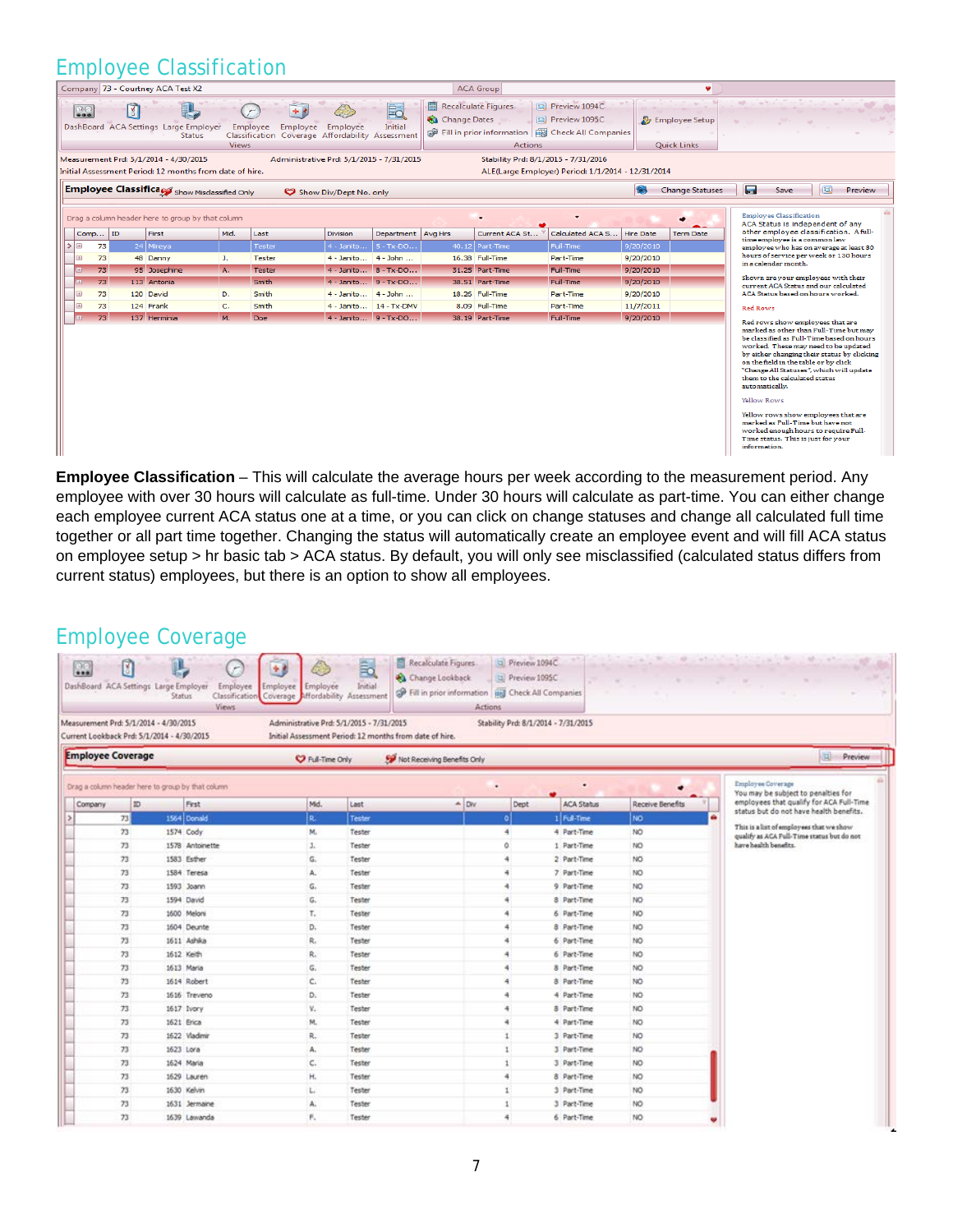**Employee Coverage** – By default, this step will show employees that are full time and not receiving benefits. You can also un-check those filters to view all employees.

## Employee Affordability

| Company 73 - Courtney ACA Test X2                                                                                        |                                                                                                    | <b>ACA Group</b>                                                                                                                                                   |                                                                           |  |  |  |  |  |  |  |  |
|--------------------------------------------------------------------------------------------------------------------------|----------------------------------------------------------------------------------------------------|--------------------------------------------------------------------------------------------------------------------------------------------------------------------|---------------------------------------------------------------------------|--|--|--|--|--|--|--|--|
| Û<br>$\frac{1}{200}$<br>DashBoard ACA Settings Large Employer<br>Employee<br><b>Status</b><br><b>Views</b>               | E <sub>Q</sub><br>Initial<br>Employee Employee<br>Classification Coverage Affordability Assessment | Preview 1094C<br><b>Recalculate Figures</b><br>$\blacksquare$<br>Preview 1095C<br>Change Dates<br>Fill in prior information   River Check All Companies<br>Actions | Employee Setup<br><b>Quick Links</b>                                      |  |  |  |  |  |  |  |  |
| Measurement Prd: 5/1/2014 - 4/30/2015<br>Stability Prd: 8/1/2015 - 7/31/2016<br>Administrative Prd: 5/1/2015 - 7/31/2015 |                                                                                                    |                                                                                                                                                                    |                                                                           |  |  |  |  |  |  |  |  |
| Initial Assessment Period: 12 months from date of hire.                                                                  |                                                                                                    | ALE(Large Employer) Period: 1/1/2014 - 12/31/2014                                                                                                                  |                                                                           |  |  |  |  |  |  |  |  |
| <b>Employee Affordability</b>                                                                                            | Show Exceptions Only                                                                               |                                                                                                                                                                    | Preview                                                                   |  |  |  |  |  |  |  |  |
| Drag a column header here to group by that column                                                                        |                                                                                                    |                                                                                                                                                                    | Employee Affordability<br>ACA health benefits must not cost the           |  |  |  |  |  |  |  |  |
| Mid.<br>First<br>Company ID                                                                                              | Last<br><b>Division</b>                                                                            | Fed. Taxable<br>9.5% of Taxable<br>Low Cost<br>Department                                                                                                          | employee more than 9.5% of the<br>Difference<br>employees gross wages (or |  |  |  |  |  |  |  |  |
|                                                                                                                          |                                                                                                    |                                                                                                                                                                    | household gross wages) or penalties<br>may occur.                         |  |  |  |  |  |  |  |  |

**Employee Affordability** – This step will show any employee who is receiving benefits, but is paying more than 9.5% of federal taxable gross. You can un-check the 'show exceptions' filter to view all employees.

| Initial Assessment                                                                  |                                                                                                   |                                                         |                                                                                                     |                                     |                         |
|-------------------------------------------------------------------------------------|---------------------------------------------------------------------------------------------------|---------------------------------------------------------|-----------------------------------------------------------------------------------------------------|-------------------------------------|-------------------------|
| pg.<br>DashBoard ACA Settings Large Employer<br><b>Status</b>                       | Employee<br>Employee Employee<br>Classification Coverage Affordability Assessment<br><b>Views</b> | Recalculate Figures<br>FQ<br>Change Lookback<br>Initial | D Preview 1094C<br>Preview 1095C<br>P Fill in prior information [ H] Check All Companies<br>Actions | Market and the Control of the State | <b>ARCOUNTIL</b>        |
| Measurement Prd: 5/1/2014 - 4/30/2015<br>Current Lookback Prd: 5/1/2014 - 4/30/2015 | Administrative Prd: 5/1/2015 - 7/31/2015                                                          | Initial Assessment Period: 12 months from date of hire. | Stability Prd: 8/1/2014 - 7/31/2015                                                                 |                                     |                         |
| <b>Initial Assessment</b>                                                           |                                                                                                   |                                                         |                                                                                                     |                                     | $ 32\rangle$<br>Preview |
| Drag a column header here to group by that column                                   |                                                                                                   |                                                         |                                                                                                     | ٠                                   |                         |
| Company                                                                             | Employee                                                                                          | A Hire Date                                             | <b>Start Date</b>                                                                                   | <b>End Date</b>                     |                         |
| 73 - Courtney ACA Test X2                                                           | 1624 - Maria C. Tester                                                                            | 4/1/2015                                                | 4/1/2015                                                                                            | 3/31/2016                           |                         |
| 73 - Courtney ACA Test X2                                                           | 1625 - Christina M. Doe                                                                           | 4/1/2015                                                | 4/1/2015                                                                                            | 3/31/2016                           |                         |
| 73 - Courtney ACA Test X2                                                           | 1626 - McHarvey Tester                                                                            | 4/1/2015                                                | 4/1/2015                                                                                            | 3/31/2016                           |                         |
| 73 - Courtney ACA Test X2                                                           | 1627 - Justin C. Tester                                                                           | 4/1/2015                                                | 4/1/2015                                                                                            | 3/31/2016                           |                         |
| 73 - Courtney ACA Test X2                                                           | 1628 - Jorna K. Tester                                                                            | 4/1/2015                                                | 4/1/2015                                                                                            | 3/31/2016                           |                         |
| 73 - Courtney ACA Test X2                                                           | 1629 - Lauren H. Tester                                                                           | 4/14/2015                                               | 4/14/2015                                                                                           | 4/13/2016                           |                         |
| 73 - Courtney ACA Test X2                                                           | 1630 - Kelvin L. Tester                                                                           | 4/13/2015                                               | 4/13/2015                                                                                           | 4/12/2016                           |                         |
| 73 - Courtney ACA Test X2                                                           | 1631 - Jermaine A. Tester                                                                         | 4/13/2015                                               | 4/13/2015                                                                                           | 4/12/2016                           |                         |
| 73 - Courtney ACA Test X2                                                           | 1632 - Marcus A. Doe                                                                              | 4/13/2015                                               | 4/13/2015                                                                                           | 4/12/2016                           |                         |
| 73 - Courtney ACA Test X2                                                           | 1633 - Steven D. Tester                                                                           | 4/17/2015                                               | 4/17/2015                                                                                           | 4/16/2016                           |                         |
| 73 - Courtney ACA Test X2                                                           | 1634 - Joshua R. Doe                                                                              | 4/22/2015                                               | 4/22/2015                                                                                           | 4/21/2016                           |                         |
| 73 - Courtney ACA Test X2                                                           | 1635 - Jan O. Tester                                                                              | 4/22/2015                                               | 4/22/2015                                                                                           | 4/21/2016                           |                         |
| 73 - Courtney ACA Test X2                                                           | 1636 - Melvin K. Doe                                                                              | 4/24/2015                                               | 4/24/2015                                                                                           | 4/23/2016                           |                         |
| 73 - Courtney ACA Test X2                                                           | 1637 - Franklin E. Doe                                                                            | 4/27/2015                                               | 4/27/2015                                                                                           | 4/26/2016                           |                         |
| 73 - Courtney ACA Test X2                                                           | 1638 - Marissa L. Tester                                                                          | 4/28/2015                                               | 4/28/2015                                                                                           | 4/27/2016                           |                         |
| 73 - Courtney ACA Test X2                                                           | 1639 - Lawanda F. Tester                                                                          | 4/27/2015                                               | 4/27/2015                                                                                           | 4/26/2016                           |                         |
| 73 - Courtney ACA Test X2                                                           | 164 - Lindsey R. Doe                                                                              | 8/18/2014                                               | 8/18/2014                                                                                           | 8/17/2015                           |                         |
| 73 - Courtney ACA Test X2                                                           | 1640 - Stephanie M. Tester                                                                        | 5/4/2015                                                | 5/4/2015                                                                                            | 5/3/2016                            |                         |
| 73 - Courtney ACA Test X2                                                           | 1641 - Rodney C. Doe                                                                              | 5/11/2015                                               | 5/11/2015                                                                                           | 5/10/2016                           |                         |
| 73 - Courtney ACA Test X2                                                           | 1642 - Dallas R. Tester                                                                           | 5/11/2015                                               | 5/11/2015                                                                                           | 5/10/2016                           |                         |
| 73 - Courtney ACA Test X2                                                           | 1643 - Montreal Tester                                                                            | 5/11/2015                                               | 5/11/2015                                                                                           | 5/10/2016                           |                         |
| 73 - Courtney ACA Test X2                                                           | 1644 - Eddie L. Tester                                                                            | 5/11/2015                                               | 5/11/2015                                                                                           | 5/10/2016                           |                         |
| 73 - Courtney ACA Test X2                                                           | 1645 - Irene F. Tester                                                                            | 5/26/2015                                               | 5/26/2015                                                                                           | 5/25/2016                           |                         |
| 73 - Courtney ACA Test X2                                                           | 1646 - Test Tester                                                                                | 4/1/2015                                                | 4/1/2015                                                                                            | 3/31/2016                           |                         |

**Initial Assessment** – Employees shown on this tab will not show in employee classification, employee coverage, or employee affordability tabs as their hours are still being tracked to see if they qualify for benefits according to the periods set up on the company.